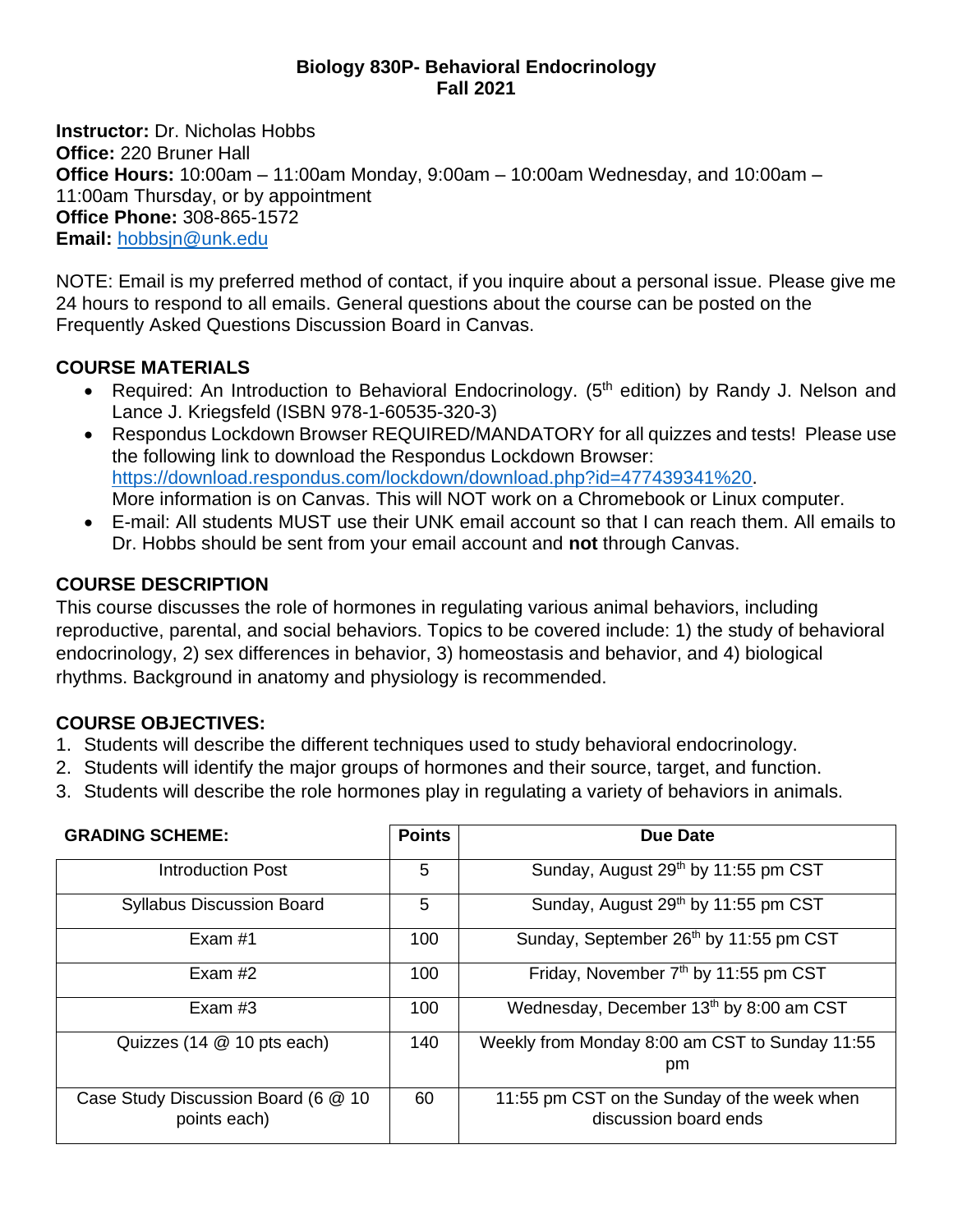| Group Participation (3 @ 20 points each) | 60  | 11:55 pm CST on 9/26, 11/7 and 12/13  |
|------------------------------------------|-----|---------------------------------------|
| <b>Grant Proposal</b>                    | 100 | Wednesday, December $8th$ by 11:55 pm |
| <b>Total Points</b>                      | 670 |                                       |

**GRADE ASSIGNMENT:** Grades will be assigned using the standard grading scale for the Department of Biology, as follows: A (93-100%), A- (90-92%), B+ (88-89%), B (83-87%), B- (80-82%), C+ (78-79%), C (73-77%), C- (70-72%), D+ (68-69%), D (63-67%), D- (60-62%), and F (below 60%). FYI, I do not round up grades. Therefore, if you have an 82.6%, you have earned a letter grade of a B-, not a B. Also, 1% = 6.8 points not 1 point. Grade assignments are final unless there is a calculation error.

# **LECTURE QUIZZES**

Throughout the semester, you will be given fourteen quizzes worth 10 points each. Quizzes will make up 140 points of your grade. The purpose of these quizzes is to make sure that you are keeping up with the course material. Quizzes occur every week there is not a scheduled lecture exam (see Course Outline section below).

# **LECTURE EXAMS**

Each exam will consists of two parts. The first part will be taken on Canvas, is worth 30 points, and will consist of multiple choice, true-false, and matching questions. The second part of each exam will be a take-home portion, consisting of problems and short essays. The exams are not comprehensive, in that, the questions asked will specifically address material covered since the last exam or in the case of the first exam, material since the first day of class. Everyone is expected to take all of the exams. **You must take all three exams to receive full credit. If you miss an exam, you will automatically fail and receive a letter grade of an "F".** The dates for the exams are listed on the schedule. **MAKEUP EXAMS WILL BE GIVEN ONLY UNDER EXTREME OR EXTENUATING CIRCUMSTANCES, WHICH CAN BE DOCUMENTED! In any and all cases, the final validity and acceptability of any excuse for absence are at my sole discretion**. I also realize that most, if not all, of you work to support your education, in ALL cases, however, your work schedule should accommodate your class schedule, and not the reverse. You should schedule around work during the class registration process, and not try to mold your existing class schedule around your work. Lastly, do not ask to take an exam at a different time because you have two tests on the same day; this is not a valid reason.

**GROUP DISCUSSION BOARDS:** Throughout the semester, students will be presented with six discussion boards related to the topics listed on the course outline below. In these discussion boards, you will be separated into groups and asked to work together. This is a good practice for "real world" situations, in that, in science we rarely work alone. The Case Studies/Discussion Questions will be posted on Canvas. As a group, you will need to turn in one answer for the question(s) posed in the instructions for the discussion board. NOT ALL QUESTIONS FOUND IN THE CASE STUDY WILL HAVE TO BE ANSWERED! You are to discuss the case during the week and turn in the final document to me at [hobbsjn@unk.edu.](mailto:hobbsjn@unk.edu) Do NOT submit through Canvas or Google Docs. You are to format the document as follows with 1" margins all around, 12pt Arial font, Double spacing, Group name and contributing students in the *right hand corner of the header* (if a student does not participate, do not give them credit!), Case Study Question # and Chapter in *left hand corner of the header*. The document should be **no longer than 2 pages and must contain at least 2 peer reviewed primary science research articles.** You do not have a limit to the number of references used, but you must have a minimum of **2 peer-reviewed scientific primary research** journal articles. You may also want to consult OMIM [\(www.ncbi.nlm.nih.gov/sites/entrez?db=omim\)](http://www.ncbi.nlm.nih.gov/sites/entrez?db=omim), NCBI's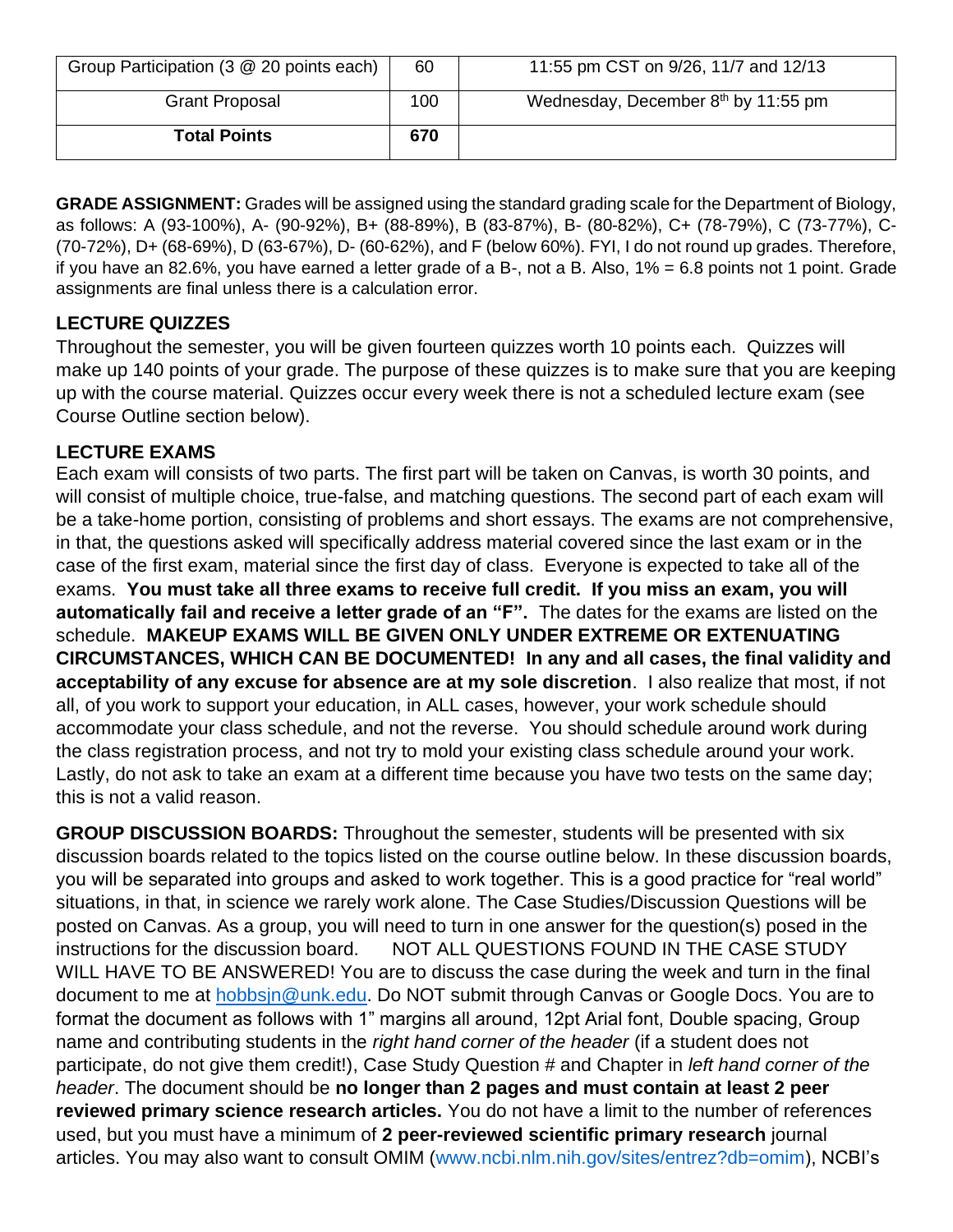Genes and Disease [\(www.ncbi.nlm.nih.gov/disease/\)](http://www.ncbi.nlm.nih.gov/disease/), & Genetic and Rare Conditions Site [\(www.kumc.edu/gec/support/\)](http://www.kumc.edu/gec/support/) for your answer. These will not count as your 2 peer reviewed references, but you can use them and they should be cited as used. These are the only two websites allowed! Books and other websites are not counted as references. In the text, cite references should be by superscripted number<sup>1</sup>. In your reference list, use the following format (note punctuation, capitalization, and abbreviation). The references are listed in the order they are cited in the paper, not in alphabetical or chronological order. They should be single spaced and this is the only part of the paper that is single spaced.

*Journal articles:*

1. Sinoway MP, Kitagawa K, Timsit S, Hashim GA, Colman DR. 1994. Proteolipid protein

interactions in transfectants: implications for myelin assembly. J Neurosci Res 37:551-562. *Web page:*

2. Converse PJ. 2006. Zinc finger protein 175; ZNF175. *OMIM*. Retrieved on August 1, 2018 from [https://omim.org/entry/601139.](https://omim.org/entry/601139)

This is a good practice in having an **informed** opinion. Your answer(s) must be typed and sent to me by email. I will accept only one set of answers per group. I would **highly** recommend that you assign a different group leader for each week and have that person compile all of the answers for the group. All of your discussions to answer these questions should be made over Canvas so that I can witness the interactions among the group. I will not be grading these discussions, but will be grading the answers you turn in to me. Your group answers **must** be emailed to me by 11:55 pm CST on the Friday of the week when discussion board ends. For example, the first Case Study is due on Friday, August 4<sup>th</sup> by 11:55 pm CST. **LATE PAPERS WILL NOT BE ACCEPTED UNDER ANY CIRCUMSTANCES!** You will have a chance to grade your interactions/participation with each other as part of this process three times during the semester, after each pair of discussion topics. During each exam week, you will score yourself and everyone in your group on a 20-point scale using a rubric I will provide to you. I will compile the scores and the comments each of you make. The comments and scores will be returned to each of you, but in an anonymous fashion, so that problems do not arise. If you do not turn in the Group Participation Scores for yourself and your group mates by the due date, you will receive 0 out of 20 points as your score.

As this is an online format, tone and expression may not be readily discerned from your posts. Please avoid the use of online or text message abbreviations or symbols. Your posts should show respect for the views and experiences of your other classmates. I will remove any offensive posts from the board and these posts will not be considered for grading purposes.

**GRANT PROPOSAL:** Students will be assigned a position paper associated with a topic in discussed in lecture. The due date for this paper is listed in the Grading Scheme section above. More detailed instructions on the topic and how to write, format, and submit the position paper will be posted on Canvas by September 6<sup>th</sup>. Late papers will be penalized 20% per day late.

| <b>Week</b> | <b>Beginning</b> | opic <sup>.</sup>                                                     | Chapter(s) | <b>Discussion Board</b> |
|-------------|------------------|-----------------------------------------------------------------------|------------|-------------------------|
|             | Aug 23           | The Study of Behavioral Endocrinology                                 |            |                         |
|             | Aug 30           | The Endocrine System                                                  |            | Group Discussion #1     |
| 3           | Sep 6            | Sex Differences in Behavior: Sex<br>Determination and Differentiation | 3          |                         |

# **COURSE OUTLINE:**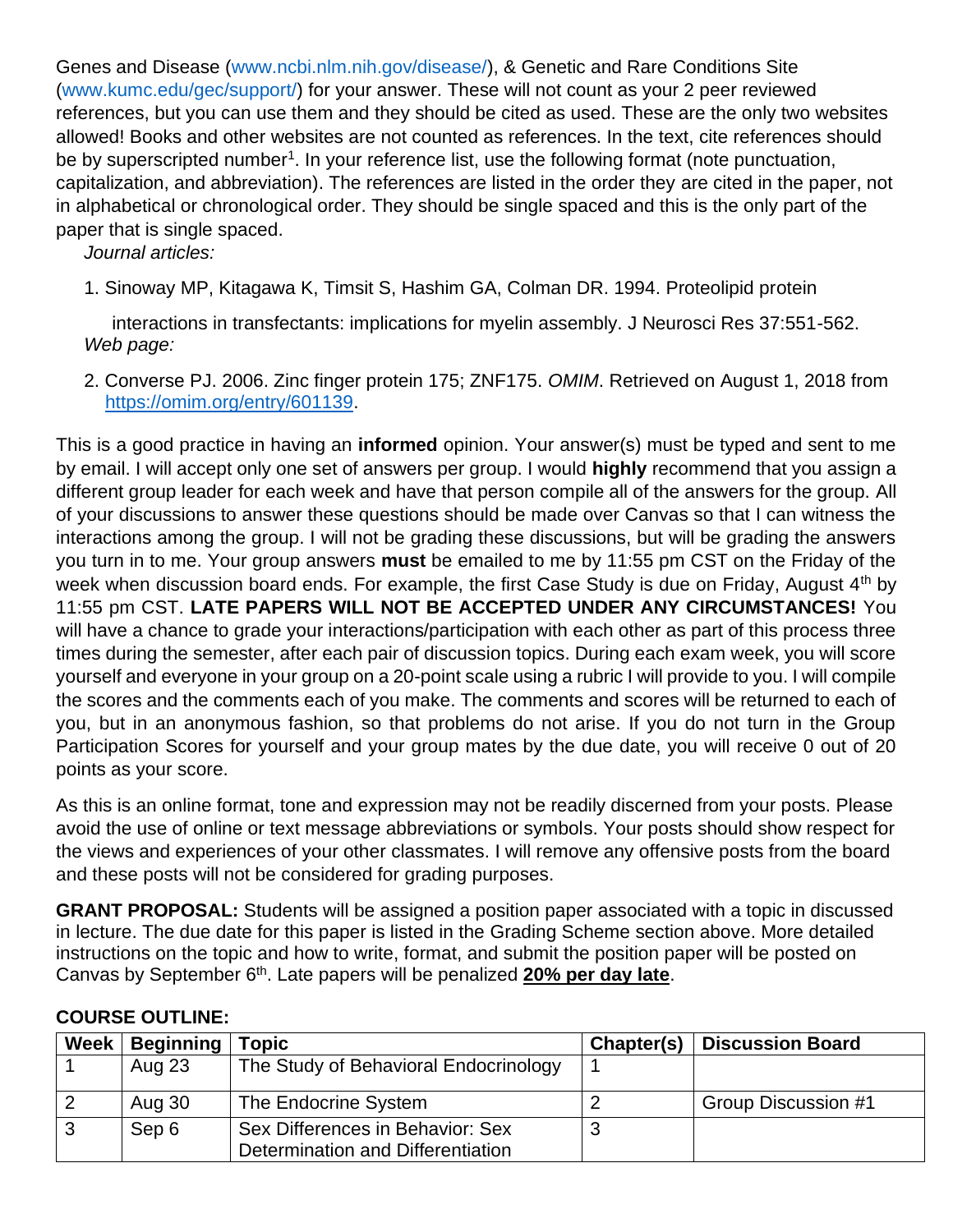| $\overline{4}$ | Sep 13        | Sex Differences in Behavior: Animal<br><b>Models and Humans</b> | $\overline{4}$ | <b>Group Discussion #2</b>                |
|----------------|---------------|-----------------------------------------------------------------|----------------|-------------------------------------------|
| 5              | Sep 20        |                                                                 |                | Exam #1, Group<br><b>Participation #1</b> |
| 6              | Sep 27        | Male Reproductive Behavior                                      | 5              |                                           |
|                | Oct 4         | <b>Female Reproductive Behavior</b>                             | 6              | Group Discussion #3                       |
| 8              | <b>Oct 11</b> | <b>Parental Behavior</b>                                        | 7              |                                           |
| 9              | Oct 18        |                                                                 |                | <b>Fall Break</b>                         |
| 10             | <b>Oct 25</b> | <b>Hormones and Social Behavior</b>                             | 8              | Group Discussion #4                       |
| 11             | Nov 1         |                                                                 |                | Exam #2, Group                            |
|                |               |                                                                 |                | <b>Participation #2</b>                   |
| 12             | Nov 8         | <b>Homeostasis and Behavior</b>                                 | 9              |                                           |
| 13             | <b>Nov 15</b> | <b>Biological Rhythms</b>                                       | 10             | Group Discussion #5                       |
| 14             | <b>Nov 22</b> | <b>Stress</b>                                                   | 11             |                                           |
| 15             | <b>Nov 29</b> | Learning and Memory                                             | 12             |                                           |
| 16             | Dec 6         | Hormones and Affective Disorders                                | 13             | Group Discussion #6                       |
| 17             | Dec 13        |                                                                 |                | Exam #3, Group<br><b>Participation #3</b> |

**ACADEMIC INTEGRITY:** UNK's policy is the maintenance of academic honesty and integrity is a vital concern of the University community. This policy is stated in the Graduate Catalog or at [http://catalog.unk.edu/graduate/academics/academic-regulations/expectations-in-the](http://catalog.unk.edu/graduate/academics/academic-regulations/expectations-in-the-classroom/academic-integrity-policy/)[classroom/academic-integrity-policy/.](http://catalog.unk.edu/graduate/academics/academic-regulations/expectations-in-the-classroom/academic-integrity-policy/) Any student found in violation of this policy will be subjected to both academic and disciplinary sanctions. Violation of this policy includes Plagiarism, Cheating, Fabrication and Falsification, and Other Acts of Academic Dishonesty.

You are encouraged to make use of the online tools and resources provided at [www.plagiarism.org/](http://www.plagiarism.org/) to help you identify the various types of plagiarism, learn how to effectively paraphrase, as well as adequately cite your sources.

**POLICY ON INCOMPLETES:** Under very unusual circumstances an "Incomplete" may be assigned. To be considered for an "Incomplete" in Biology 804P:

- 1. You must submit the reasons you cannot complete the scheduled work. This must include a copy of your class schedule and description of your responsibilities outside the classroom. This should be done in writing and include confirmation from your employer when appropriate.
- 2. You must specify the assignments you have missed and a schedule of plans to complete them

**University Policies Related to COVID-19:** The university community is deeply concerned for the well-being of its students, faculty, and staff. Keeping each other as safe as possible will require commitment from each of us; failure to do so will literally place lives in danger. The full policy relating to mitigation of the spread of infectious diseases can be found at<https://www.unk.edu/coronavirus/> Policies that apply to all courses (online, remote, blended, or face-to-face) include:

Students shall monitor their health daily. No student shall attend classes in person while sick. Those who have had contact with positive-tested individuals or show COVID-19 related symptoms must have clearance from the Public Health Center prior to returning to face-to-face classes. There will be no penalties for missing classes for COVID-19 related absences. Students will still be responsible for course content through alternative attendance or other options arranged with the instructor.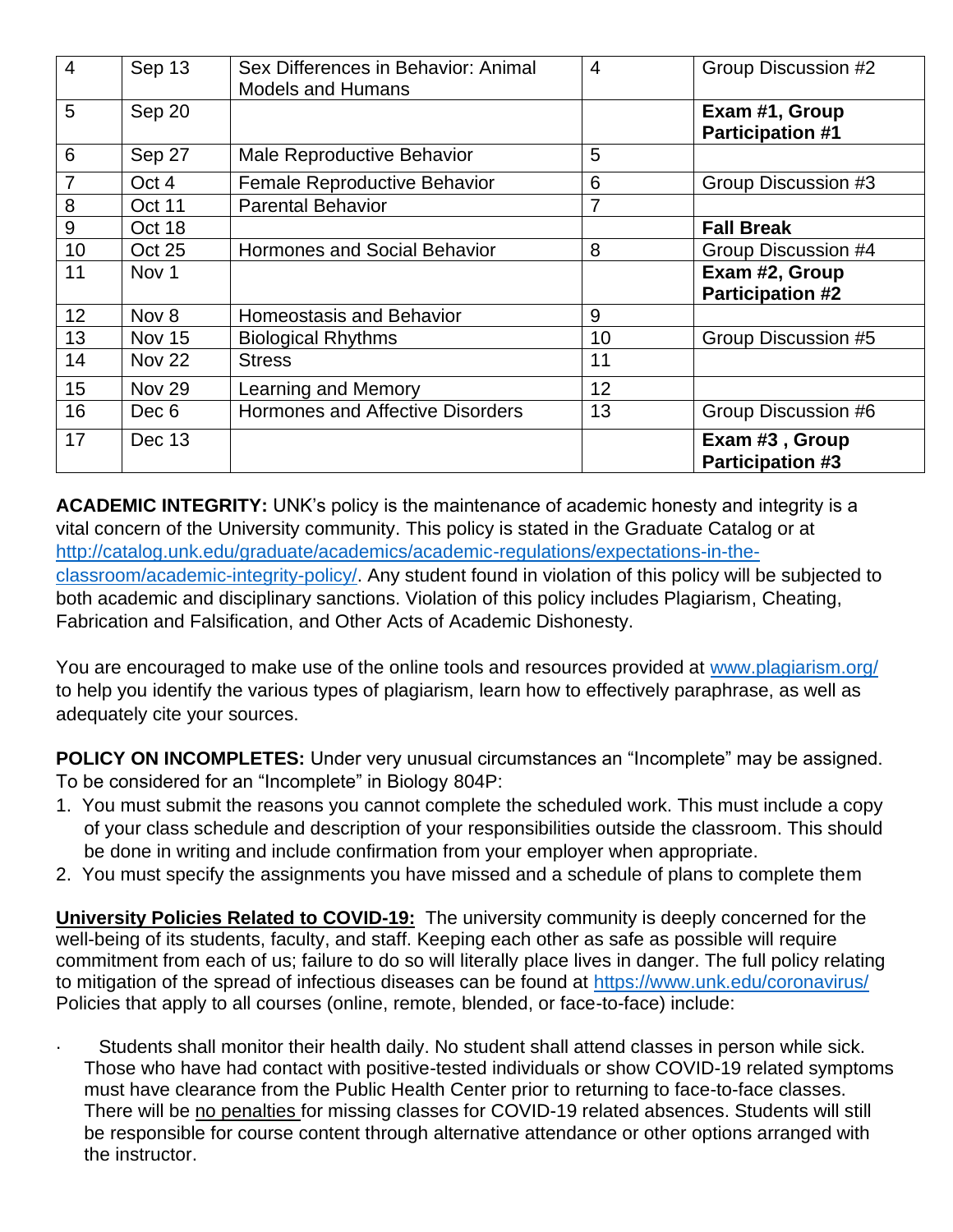Additional policies specific to face-to-face instruction include the following:

1. None for this course

Questions regarding COVID-19 should be directed to the Public Health Center [unkhealth@unk.edu](mailto:unkhealth@unk.edu) or 308-865-8254. Questions regarding the COVID-19 academic policy should be directed to Sr. Vice Chancellor Bicak at [bicakc@unk.edu.](mailto:bicakc@unk.edu) Questions regarding department specific requirements should be directed to the chair of Biology, Julie Shaffer, at [shafferjj@unk.edu.](mailto:shafferjj@unk.edu)

**The above directions must be followed by everyone for the health and safety of our University. Students who do not comply may face disciplinary action from the university.** Violations of any University or Campus Policy is a violation of the Student Code of Conduct.

#### **Students with Disabilities**

It is the policy of the University of Nebraska at Kearney to provide flexible and individualized reasonable accommodation to students with documented disabilities. To receive accommodation services for a disability, students must be registered with the UNK Disabilities Services for Students (DSS) office, 175 Memorial Student Affairs Building, 308-865-8214 or by email [unkdso@unk.edu](mailto:unkdso@unk.edu)

#### **UNK Statement of Diversity & Inclusion**

UNK stands in solidarity and unity with our students of color, our LatinX and international students, our LGBTQIA+ students and students from other marginalized groups in opposition to racism and prejudice in any form, wherever it may exist. It is the job of institutions of higher education, indeed their duty, to provide a haven for the safe and meaningful exchange of ideas and to support peaceful disagreement and discussion. In our classes, we strive to maintain a positive learning environment based upon open communication and mutual respect. UNK does not discriminate on the basis of race, color, national origin, age, religion, sex, gender, sexual orientation, disability or political affiliation. Respect for the diversity of our backgrounds and varied life experiences is essential to learning from our similarities as well as our differences. The following link provides resources and other information regarding D&I:<https://www.unk.edu/about/equity-access-diversity.php>

### **Students Who are Pregnant**

It is the policy of the University of Nebraska at Kearney to provide flexible and individualized reasonable accommodation to students who are pregnant. To receive accommodation services due to pregnancy, students must contact Cindy Ference in Student Health, 308-865-8219. The following link provides information for students and faculty regarding pregnancy rights. [http://www.nwlc.org/resource/pregnant-and-parenting-students-rights-faqs-college-and-graduate](https://urldefense.proofpoint.com/v2/url?u=http-3A__www.nwlc.org_resource_pregnant-2Dand-2Dparenting-2Dstudents-2Drights-2Dfaqs-2Dcollege-2Dand-2Dgraduate-2Dstudents&d=DwMFAg&c=Cu5g146wZdoqVuKpTNsYHeFX_rg6kWhlkLF8Eft-wwo&r=BJkIhAaMtWY7PlqIhIOyVw&m=RgBL3s2VNHfvD5ReMK2q_PhwYU8dbEt1vxs1BO4WkpQ&s=MmB91XAzaW-E7UPMXPGx9tWJQbTWJYyYzM8gLjhEzQ0&e=)[students](https://urldefense.proofpoint.com/v2/url?u=http-3A__www.nwlc.org_resource_pregnant-2Dand-2Dparenting-2Dstudents-2Drights-2Dfaqs-2Dcollege-2Dand-2Dgraduate-2Dstudents&d=DwMFAg&c=Cu5g146wZdoqVuKpTNsYHeFX_rg6kWhlkLF8Eft-wwo&r=BJkIhAaMtWY7PlqIhIOyVw&m=RgBL3s2VNHfvD5ReMK2q_PhwYU8dbEt1vxs1BO4WkpQ&s=MmB91XAzaW-E7UPMXPGx9tWJQbTWJYyYzM8gLjhEzQ0&e=)

### **Reporting Student Sexual Harassment, Sexual Violence or Sexual Assault**

Reporting allegations of rape, domestic violence, dating violence, sexual assault, sexual harassment, and stalking enables the University to promptly provide support to the impacted student(s), and to take appropriate action to prevent a recurrence of such sexual misconduct and protect the campus community. Confidentiality will be respected to the greatest degree possible. Any student who believes she or he may be the victim of sexual misconduct is encouraged to report to one or more of the following resources:

#### **Local Domestic Violence, Sexual Assault Advocacy Agency** 308-237-2599

**Campus Police (or Security)** 308-865-8911